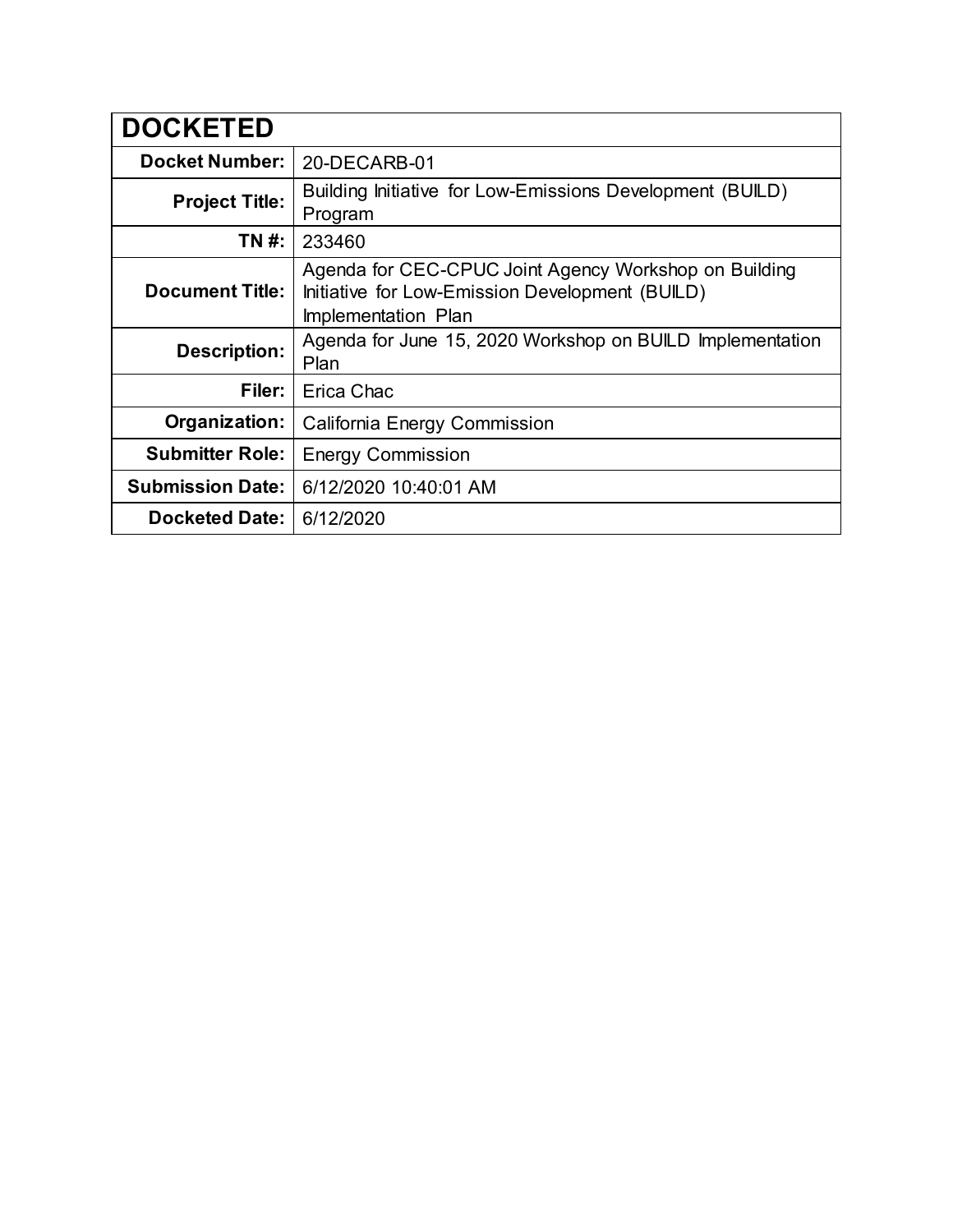

## **California Energy Commission (CEC)-California Public Utilities Commission (CPUC) Joint Agency Workshop on Building Initiative for Low-Emission Development (BUILD) Implementation Plan**

June 15, 2020, 9:00 AM

## REMOTE ATTENDANCE ONLY

ZOOM Meeting ID: 965 5273 9947

Password: 212551

# **AGENDA**

## **9:00 AM: Opening Remarks and Overview**

Chair Hochschild, California Energy Commission Commissioner McAllister, California Energy Commission Commissioner Randolph, California Public Utilities Commission Commissioner Rechtschaffen, California Public Utilities Commission

# **9:20 AM: Workshop Purpose and Format**

Jordan Scavo, California Energy Commission

- Workshop Purpose and Goals
- Roles & Responsibilities: CPUC & CEC

# **9:30 AM: Incentive Structure & Application Process**

Geoffrey Dodson, California Energy Commission

- BUILD incentive structure
- Application process
- **EXECUTE:** Interaction with related programs

### **10:30 AM: Eligibility Criteria: Applicants, Projects, and Technologies**

Erica Chac, California Energy Commission

- Applicants
- Projects
- **•** Technologies
- **Evaluating new technologies**